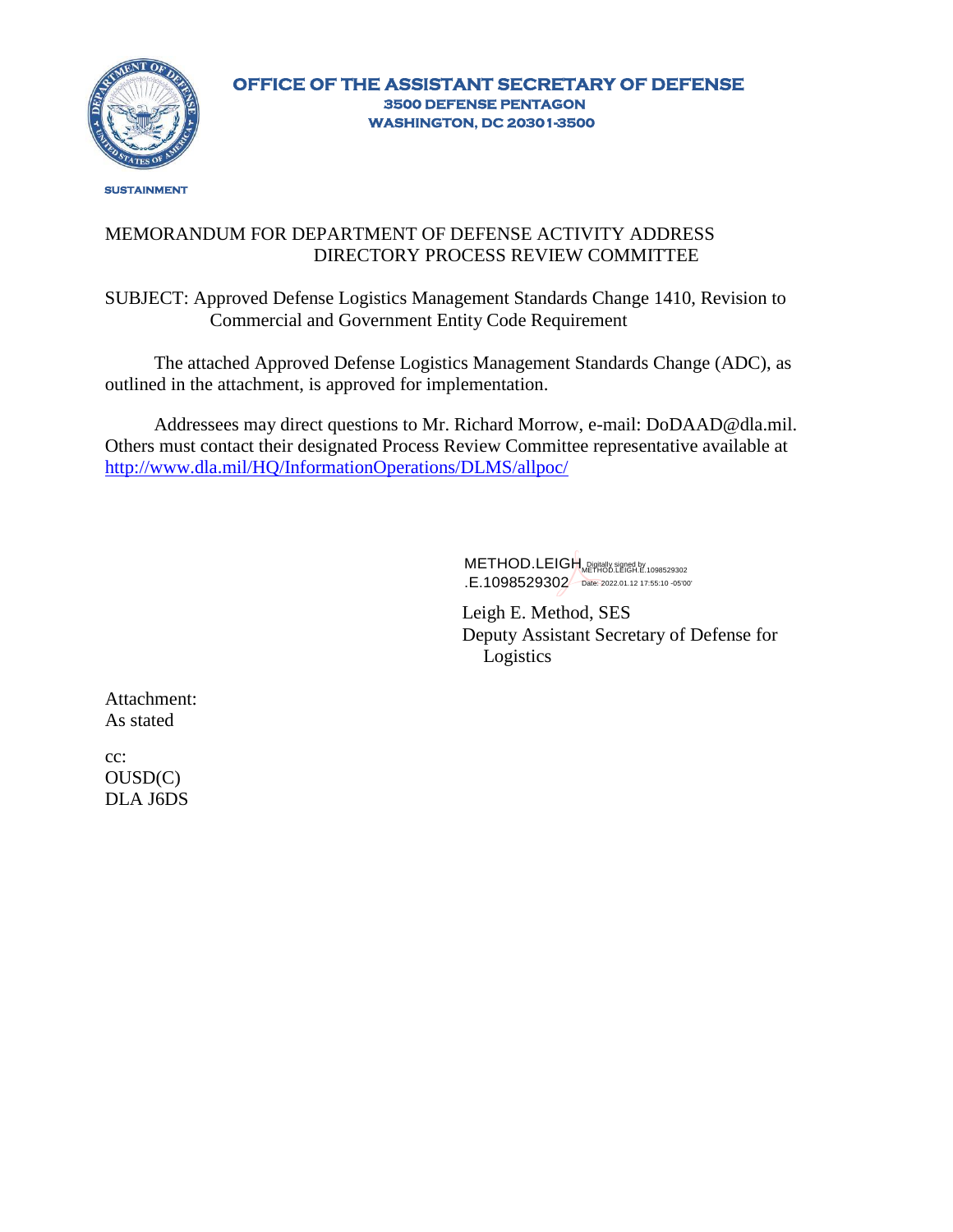# **ADC 1410**

# **Revision to Commercial and Government Entity (CAGE) Code Requirement (DoD Activity Address Directory (DoDAAD))**

**1. ORIGINATING SERVICE/AGENCY AND POC INFORMATION:** Defense Enterprise Data Standards Office, DoDAAD PRC Chair, Mr. Richard Morrow, at 571-527-6692, e-mail: [DoDAAD@dla.mil](mailto:DoDAAD@dla.mil)

**2. REFERENCES:** Defense Logistics Manual (DLM) 4000.25, Volume 6, Chapter 2, Department of Defense Activity Address Directory

# **3. PROPOSED CHANGE(S):**

**a. Brief Overview of Change:** Remove sub-contractor sentence in the CAGE code paragraph of the DoDAAD chapter (Reference 2) to match Federal Acquisition Regulation (FAR) policy.

**b. Background:** The contract information section of the DoDAAD requires the contract number and CAGE code of the vendor to whom the contract was issued (prime contractor only). The sub-contractor should not be used for this information, because there is no agreement between the sub-contractor and the government. This requirement is documented in the FAR and Defense Federal Acquisition Regulation (DFAR):

**(1)** Per FAR 51.102, contractors may be assigned DoDAACs in order to gain access to government sources of supply if required under their contractual agreement.

**(2)** Per DFARS Procedures, Guidance and Information (PGI) 251.102 a contract number is required when authorizing a contractor DoDAAC and authorization to have the DoDAAC linked to that contract.

**c. Proposed Change in Detail:** The only change is to the manual (see 3.d.).

**d. Revisions to Defense Logistics Manuals:** DLM 4000.25, Volume 6, Logistics Systems Interoperability Support Services, Chapter 2, DoD Activity Address Directory.

C2.4.1.2.2. Commercial and Government Entity (CAGE) Code. The CAGE Code shall *must* be that of the *prime contractor for whom the DoDAAC is being created. Subcontractor CAGEs must never be used*. for whom the DoDAAC is being created. Normally, the vendor with whom the contract was awarded (prime) is usually the CAGE Code entered for the DoDAAC; however, when the DoDAAC being ereated is not for the prime vendor, but for a sub-contractor on the contract, then the CAGE Code of the sub-contractor shall be used for the DoDAAC.

- **e. Proposed Transaction Flow:** N/A
- **f. Alternatives:** N/A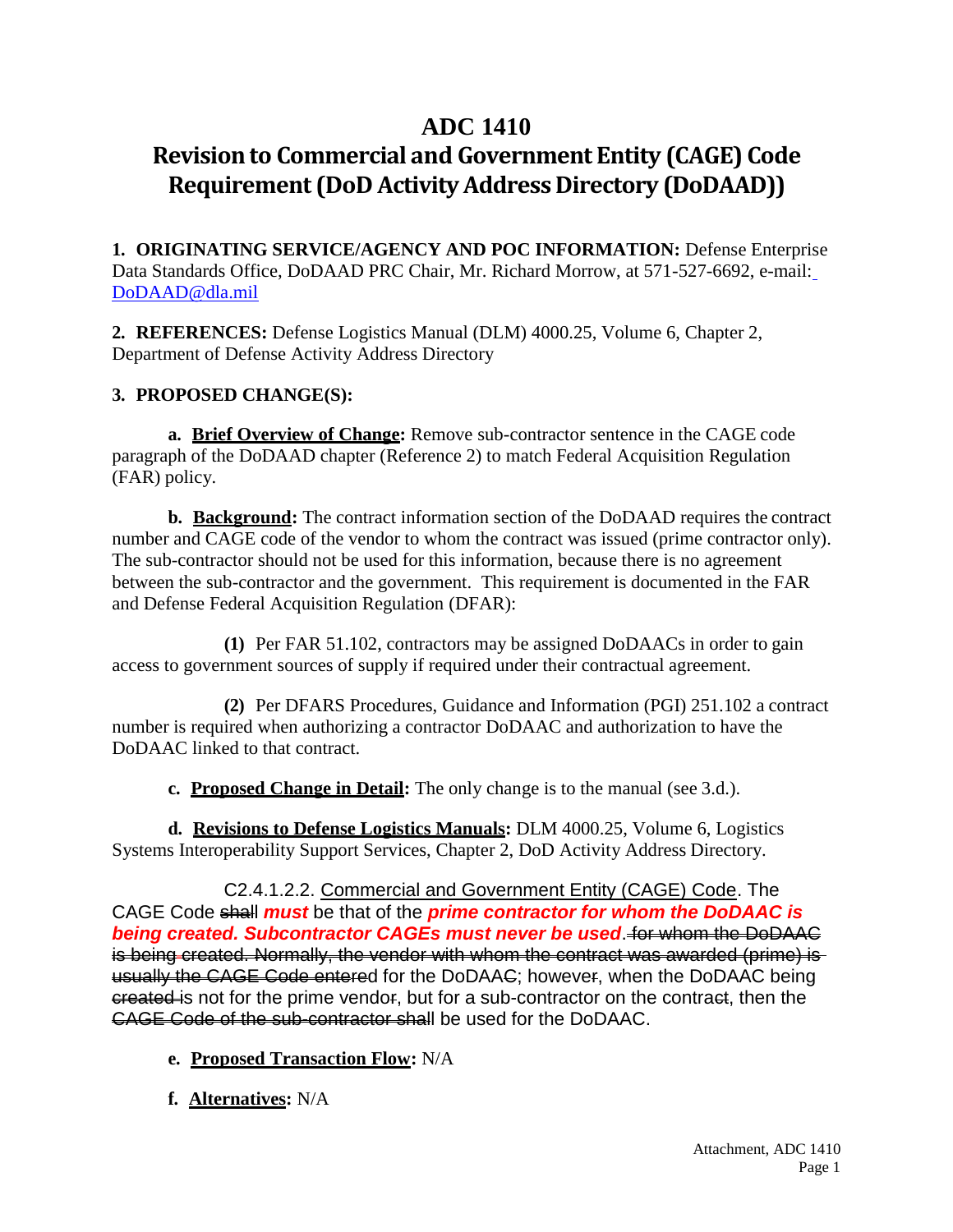**4. REASON FOR CHANGE:** To clarify the fact that only the prime vendor information may appear in the contract and CAGE code fields of a contractor DoDAAC.

### **5. ADVANTAGES AND DISADVANTAGES:**

- **a. Advantages:** Improve the quality of the DoDAAD manual.
- **b. Disadvantages:** None

**6. ESTIMATED TIMELINE/IMPLEMENTATION TARGET:** Authorized for immediate implementation. Change will be included in the next release of DLM 4000.25, Volume 6, Logistics Systems Interoperability Support Services, Chapter 2, DoD Activity Address Directory.

### **a. DAAS:** N/A

**b. Services/Agencies:** N/A

#### **7. ESTIMATED SAVINGS/COST AVOIDANCE ASSOCIATED WITH IMPLEMENTATION OF THIS CHANGE: N/A**

# **8. IMPACT:**

- **a. New/Changes Data Elements:** N/A
- **b. Automated Information Systems (AIS):** N/A
- **c. Defense Automatic Addressing System (DAAS):** N/A
- **d. Non-DLM Publications:** N/A

**9. Non-DLM Publications:** Components should update local procedures, as necessary, with this change.

#### **10. PDC 1410 RESPONSE/COMMENT RESOLUTION:**

|    | <b>Component</b> | <b>Response/Comment</b> | <b>Disposition</b> |
|----|------------------|-------------------------|--------------------|
|    |                  |                         |                    |
| 1. | Air Force        | Concurs without comment | Concurs            |
| 2. | <b>DAAS</b>      | Concurs without comment | Concurs            |
| 3. | <b>DCMA</b>      | Concurs without comment | Concurs            |
| 4. | DLA              | Concurs without comment | Concurs            |
| 5. | <b>DoDEA</b>     | Concurs without comment | Concurs            |
| 6. | <b>GSA</b>       | Concurs without comment | Concurs            |